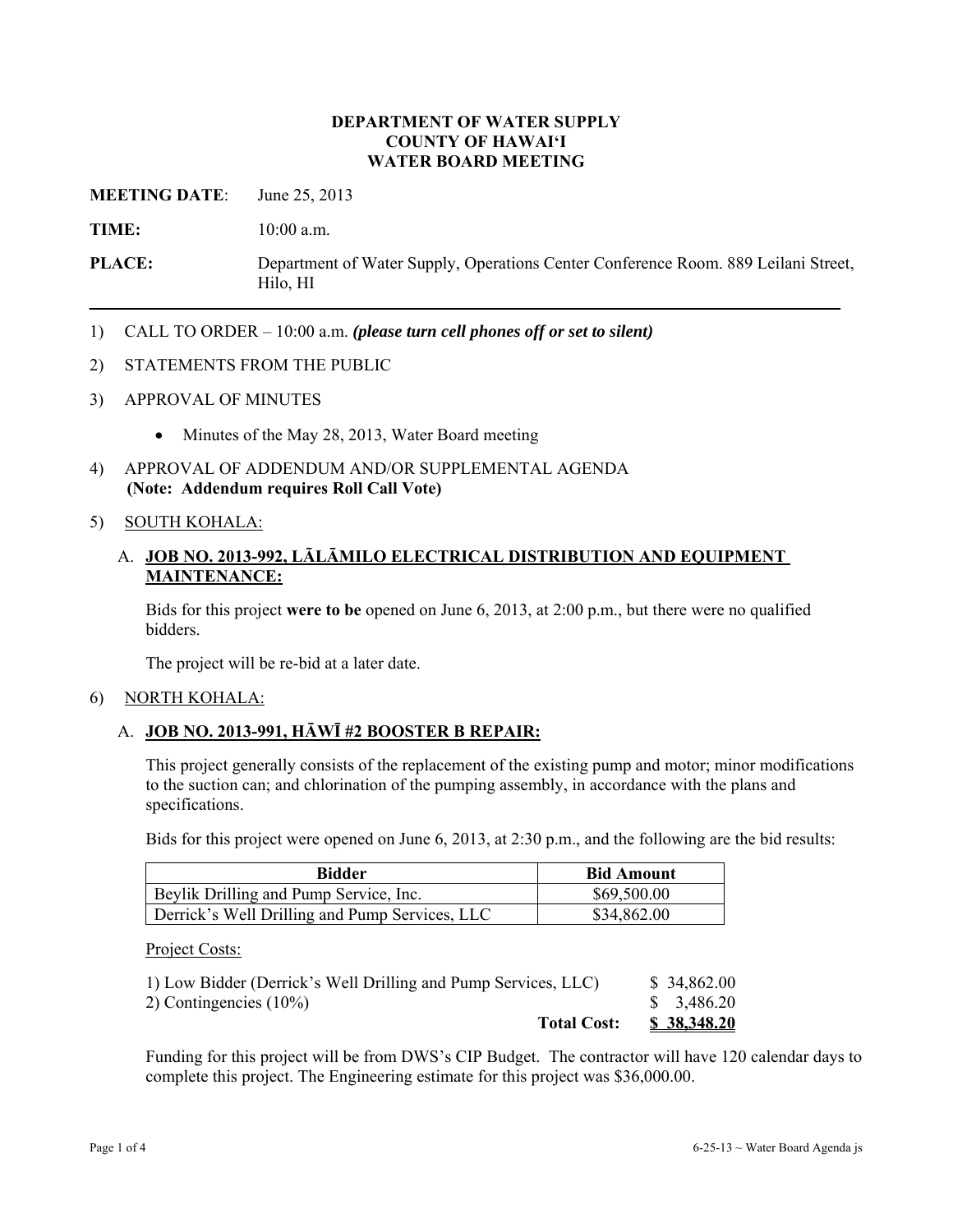RECOMMENDATION: It is recommended that the Board award the contract for JOB NO. 2013-991, HĀWĪ #2 BOOSTER B REPAIR, to the lowest responsible bidder, Derrick's Well Drilling and Pump Services, LLC, for their bid amount of \$34,862.00 plus \$3,486.20 for contingencies, for a total contract amount of **\$38,348.20**. It is further recommended that either the Chairperson or the Vice-Chairperson be authorized to sign the contract, subject to review as to form and legality by Corporation Counsel.

## 7) NORTH KONA:

## A. **QUEEN KA'AHUMANU HIGHWAY WIDENING – PHASE 2 PROJECT UPDATE:**

The State Department of Transportation, Highways Division (DOT) has submitted a letter requesting the participation by the Department of Water Supply (DWS) to fund an additional \$195,865.00 for the redesign of a portion of the Queen Ka'ahumanu Highway Widening – Phase 2 project by May 15, 2013, as well as an estimated amount of \$200,000.00 for added construction costs based on the redesign.

The letter reiterates the importance of meeting their deadline, so as to not affect the contract schedule any further. There is an existing Memorandum of Agreement (MOA) that was entered into between DWS and DOT in the amount of \$3,744,000.00, but this additional work is considered to be over and beyond that original scope, due to DOT's directive to re-align a portion of the highway to avoid archeological sites.

It is the Department's understanding that DWS's commitment to fund the redesign is needed, or else the proposed water system will be removed from the contract. The Department has been in discussion with DOT regarding this matter, and this matter is being placed on the Agenda for discussion and possible action.

### 8) MISCELLANEOUS:

### A. **MATERIAL BID NO. 2013-06, FURNISHING AND DELIVERING WATER METERS, BRASS GOODS, FIRE HYDRANTS, VALVES, CHLORINATORS, PUMPS, PIPES, FITTINGS, SCADA, MOTORS AND MISCELLANEOUS ITEMS FOR THE DEPARTMENT OF WATER SUPPLY STOCK:**

*(The results for Item 59, Industrial Control Wiring, were deferred at the May 28, 2013, Water Board meeting.)* 

A report will be made at this meeting.

## B. **WATER HAULING BID NO. 2013-05, PRICE AGREEMENT TO PROVIDE WATER HAULING SERVICES TO VARIOUS LOCATIONS ISLAND-WIDE (ON AN AS-NEEDED BASIS) FOR THE DEPARTMENT OF WATER SUPPLY:**

*(This Item was deferred at the May 28, 2013, Water Board meeting.)* 

A report will be made at this meeting.

### C. **PROFESSIONAL SERVICES AGREEMENT FOR THE FURNISHING OF POTABLE WATER QUALITY TESTING (MICROBIOLOGICAL AND CHEMICAL):**

A new service contract for the Furnishing of Microbiological Potable Water Quality Testing and Chemical Potable Water Testing (on an as-needed basis) is necessary for Fiscal Year 2013-2014, beginning July 1, 2013. These services are budgeted under the Department's approved operating and maintenance budget.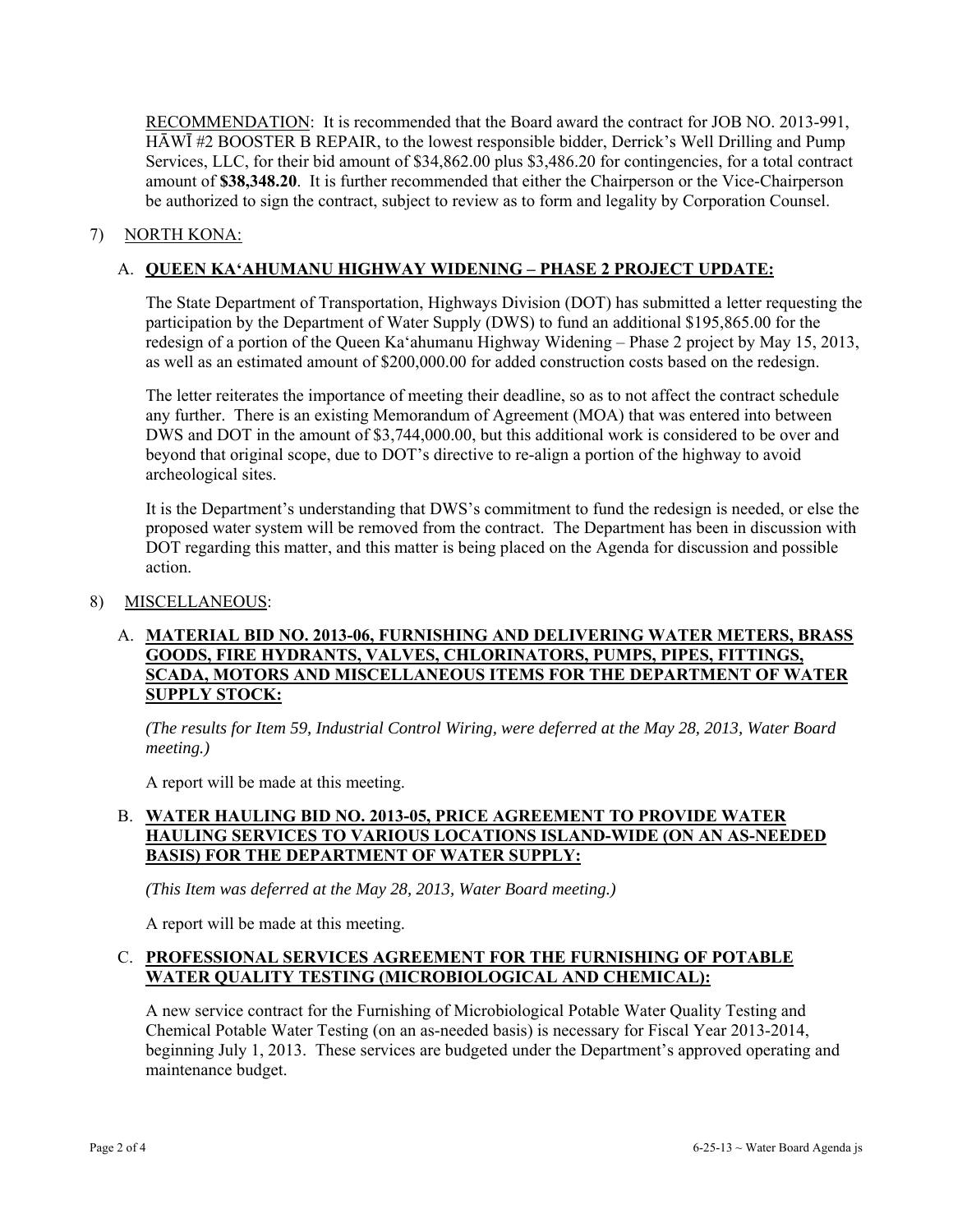Staff has completed procurement of professional services to provide potable water quality testing services (microbiological and chemical). A schedule of fees for the "as-needed" testing services will be negotiated with Eurofins Eaton Analytical, Inc. The fees shall not to exceed \$100,000 (per the approved budget) for Fiscal Year 2013–2014.

RECOMMENDATION: It is recommended that the Board award the new service contract for the Furnishing of Microbiological Potable Water Quality Testing and Chemical Potable Water Testing (on an as-needed basis) to Eurofins Eaton Analytical Inc., and that the Chairperson or the Vice-Chairperson be authorized to sign the document, subject to approval of Corporation Counsel.

# D. **AMENDMENT TO LEASE AGREEMENT WITH COUNTY OF HAWAI'I FOR WAIĀKEA OFFICE PLAZA OFFICE SPACE:**

The County is requesting that the obligation to pay rent and term of the lease agreement for the Waiākea Office Plaza be amended from commencing on July 1, 2013, to commencing on October 1, 2013.

RECOMMENDATION: It is recommended that the Board approve the County's request that the obligation to pay rent and term of the lease agreement for the Waiākea Office Plaza be amended from commencing on July 1, 2013, to commencing on October 1, 2013, and that the Chairperson or the Vice-Chairperson be authorized to sign the document, subject to approval of Corporation Counsel.

# E. **AD HOC FINANCE COMMITTEE REPORT:**

The Water Board's Ad Hoc Finance Committee Chairperson, Mr. Art Taniguchi, has been investigating the three focus areas (DWS's policies on credit card use, cash control and vehicle take-home), which encompass the scope of the Committee's work. At this meeting, the Committee may do the following:

Discussion of DWS's cash handling procedures and proposed changes.

# F. **ENERGY MANAGEMENT ANALYST UPDATE:**

The Energy Management Analyst will provide an update on significant changes or noteworthy areas relating to energy use and the Department's Green Initiatives.

### G. **MONTHLY PROGRESS REPORT**:

Submission of Progress Report of Projects by the Department. Department personnel will be available to respond to questions by the Board regarding the status/progress of any project.

# H. **REVIEW OF MONTHLY FINANCIAL STATEMENTS:**

Submission of financial statements and information relating to the financial status of the Department. Department personnel will be available to respond to questions by the Board relating to the financial status of the Department.

### I. **MANAGER-CHIEF ENGINEER'S REPORT:**

The Manager-Chief Engineer will provide an update or status on the following:

- 1) Kawailani Tank update
- 2) Pu'ukala/Kona Ocean View Properties Subdivision Improvement District Update
- 3) Waikoloa Reservoir No. 1 Update
- 4) Public Information and Education Specialist Update

# J. **CHAIRPERSON'S REPORT:**

Chairperson will raise issues of interest to the Board.